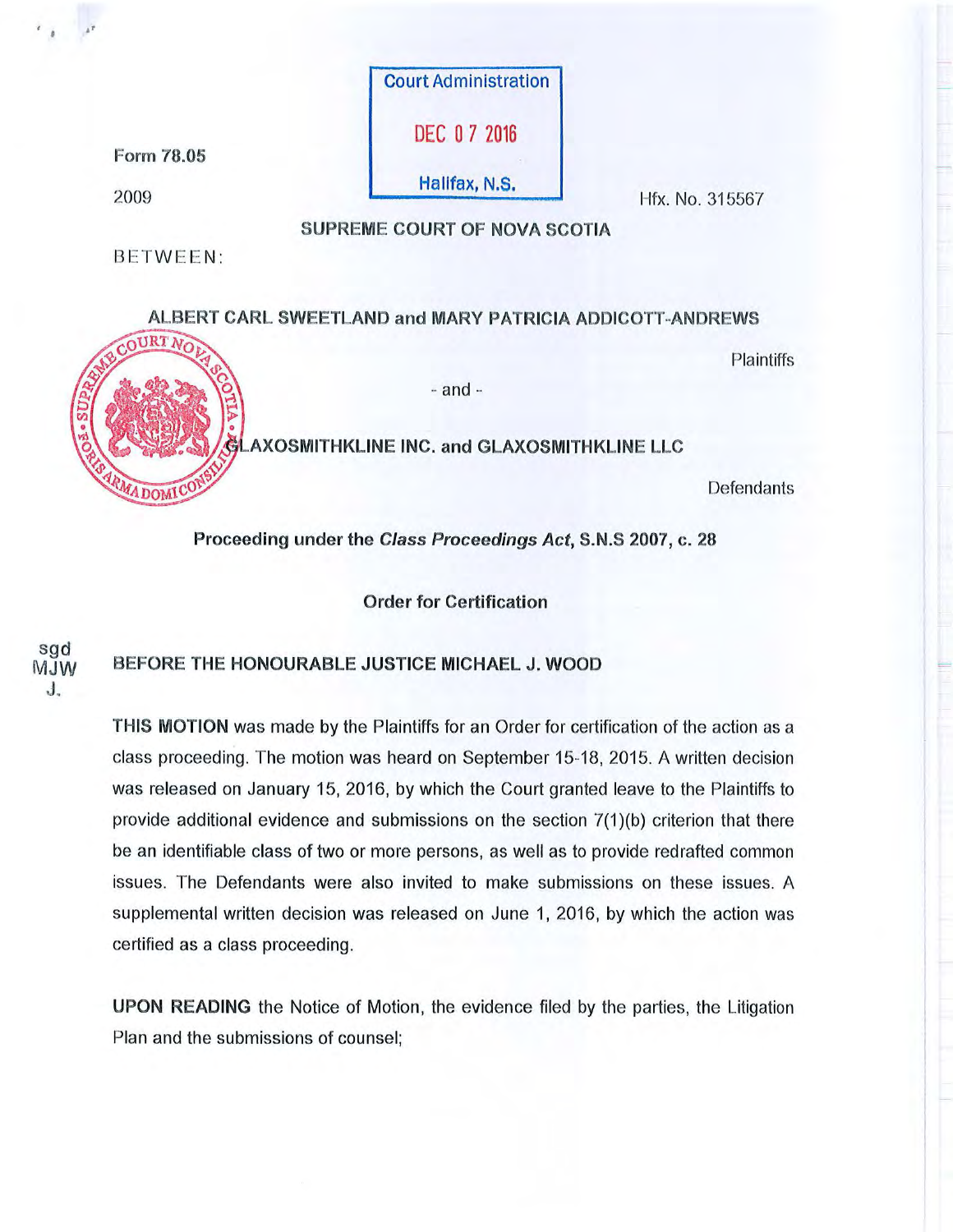**AND UPON IT APPEARING** that it is appropriate to certify the proceeding as a class proceeding in that:

- (a) the pleadings disclose a cause of action;
- (b) there is an identifiable class of two or more persons;
- (c) the claims raise common issues;
- (d) a class proceeding is the preferable procedure; and
- (e) there are Representative Plaintiffs who would fairly represent the Classes, have produced a workable Litigation Plan and have no interests in conflict with the interests of other Class Members.

# **NOW UPON MOTION, IT IS HEREBY ORDERED:**

- 1. That the action be and is hereby certified as a class proceeding pursuant to sections 4(3) and 7 of the *Class Proceedings Act*.
- 2. That the Classes be defined as:
	- (a) All persons in Canada, including their estates, who were prescribed and ingested Avandia (the "Primary Class"); and
	- (b) The spouses (including common-law spouses and same-sex spouses), children, grandchildren, parents, grandparents and siblings of deceased members of the Primary Class (the "Family Class").
- 3. That Albert Carl Sweetland and Mary Patricia Addicott-Andrews, c/o Wagners Law Firm, 1869 Upper Water Street, Suite PH301, Pontac House, Halifax, NS B3J 1S9, be appointed as the Representative Plaintiffs of the Primary Class and the Family Class, respectively.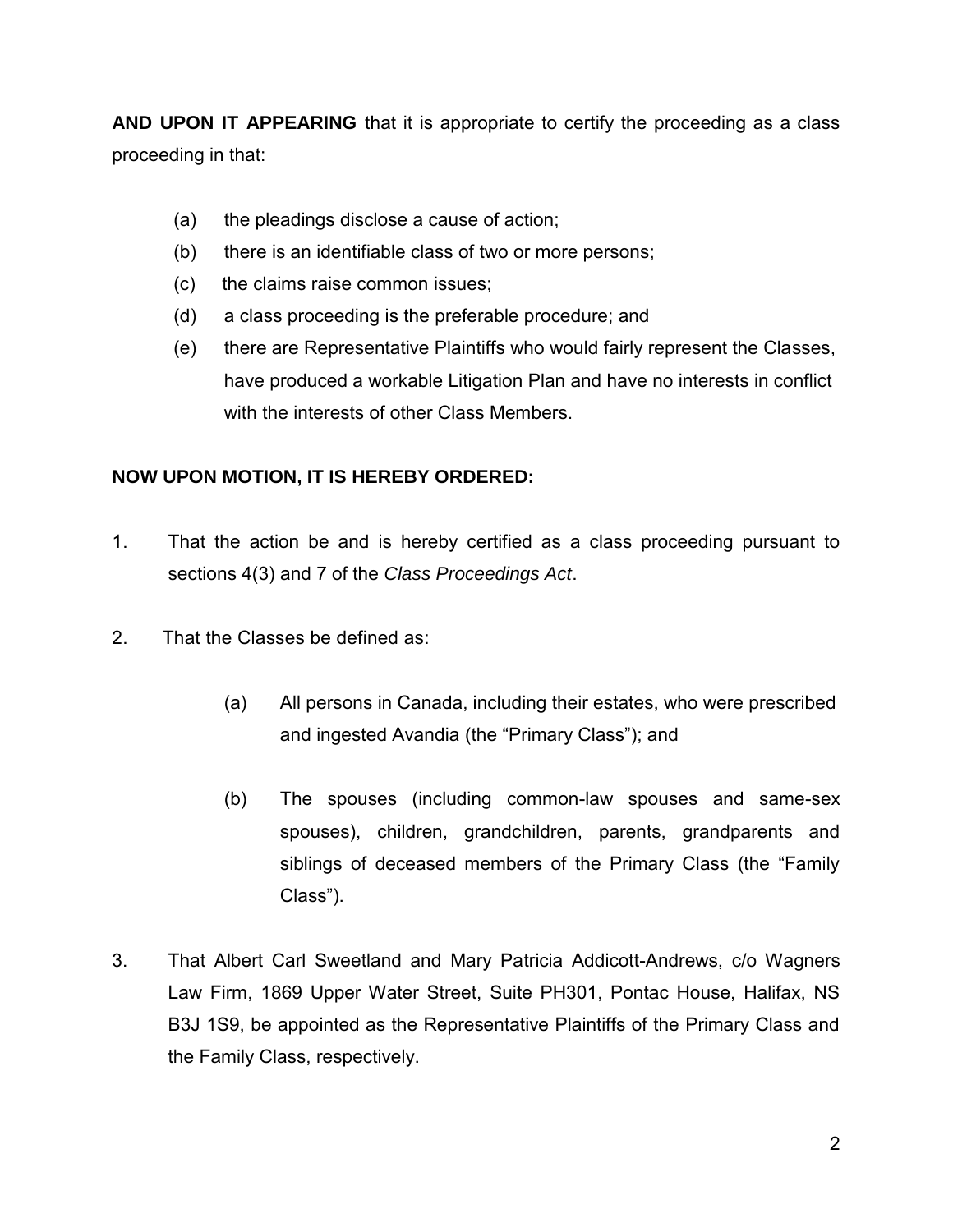- 4. That the claims to be determined and the relief sought are as alleged in the Fresh as Second Amended Notice of Action and Statement of Claim issued on June 5, 2015.
- 5. That the common issues for determination in this class proceeding, the resolution of which will bind the Class Members, are as follows:
	- 1. (a) Can AVANDIA cause or contribute to heart failure? If so, what is the magnitude of this increased risk?

(b) Can AVANDIA cause or contribute to heart attacks? If so, what is the magnitude of this increased risk?

(c) Can AVANDIA cause or contribute to strokes? If so, what is the magnitude of this increased risk?

2. (a) If the answer to  $(1)(a)$  is yes, did any of the Defendants breach a duty to warn the users of AVANDIA about the risk of heart failure? If so, when?

(b) If the answer to (1)(b) is yes, did any of the Defendants breach a duty to warn the users of AVANDIA about the risk of heart attack? If so, when?

(c) If the answer to (1)(c) is yes, did any of the Defendants breach a duty to warn the users of AVANDIA about the risk of stroke? If so, when?

3. (a) If the answer to (1)(a) is yes, was AVANDIA defective or unfit for the purpose for which it was intended and designed, developed, fabricated, manufactured, sold, imported, distributed, marketed or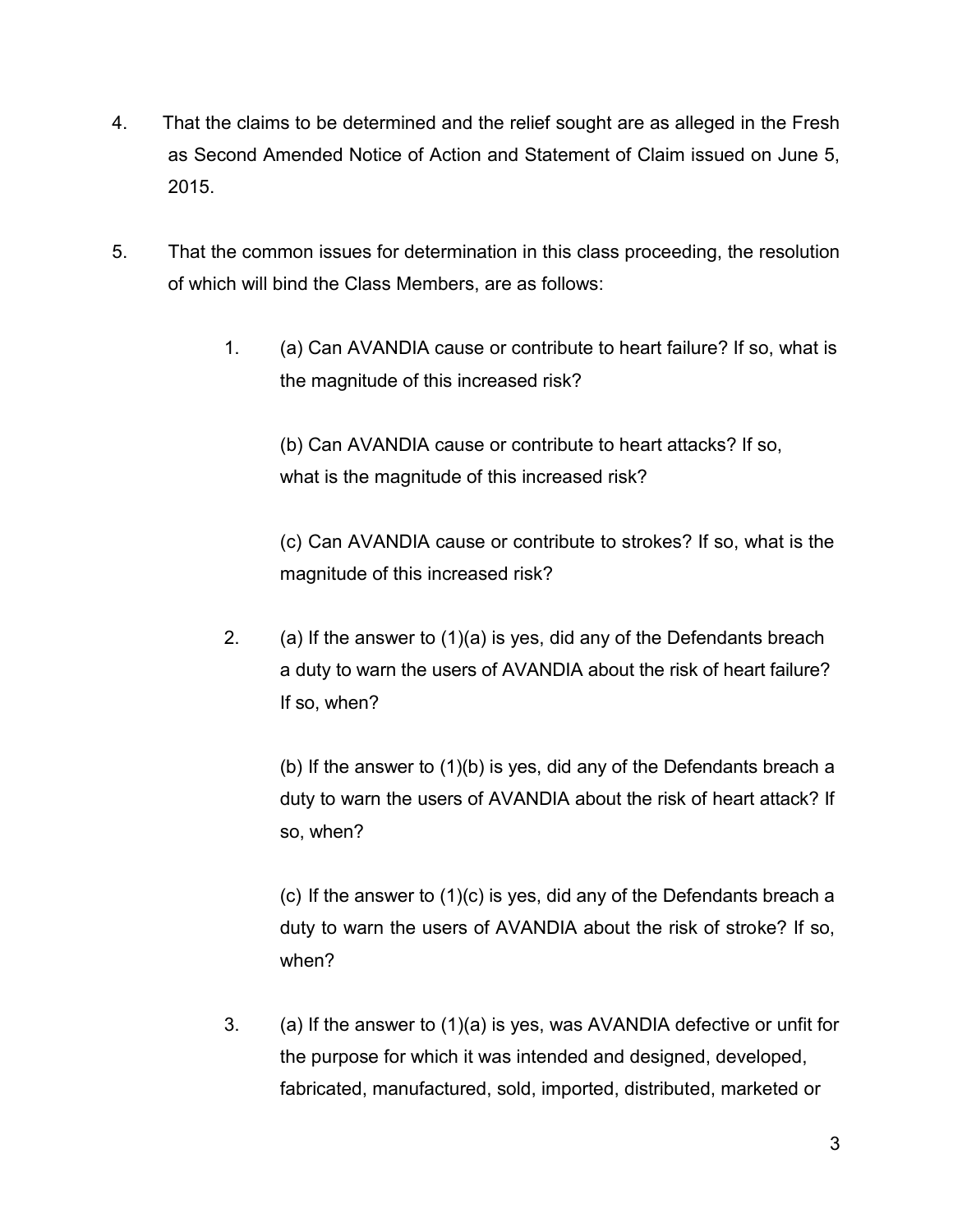otherwise placed into the stream of commerce in Canada by one or more of the Defendants, due to the risk of heart failure?

(b) If the answer to (1)(b) is yes, was AVANDIA defective or unfit for the purpose for which it was intended and designed, developed, fabricated, manufactured, sold, imported, distributed, marketed or otherwise placed into the stream of commerce in Canada by one or more of the Defendants, due to the risk of heart attack?

(c) If the answer to (1)(c) is yes, was AVANDIA defective or unfit for the purpose for which it was intended and designed, developed, fabricated, manufactured, sold, imported, distributed, marketed or otherwise placed into the stream of commerce in Canada by one or more of the Defendants, due to the risk of stroke?

- 4. Is each of the Defendants responsible in law for the acts or omissions of either one or both of the other Defendants in respect of the design, development, fabrication, manufacture, sale, import, distribution, and/or marketing of AVANDIA in Canada?
- 5. By virtue of unjust enrichment and/or waiver of tort, are the Defendants liable on a restitutionary basis:

(a) to account to any of the Classes, including provincial insurers which have subrogated claims, for any part of the proceeds of the sale of AVANDIA? Or, in the alternative,

(b) such that a constructive trust is to be imposed on any part of the gross revenue from the sale of AVANDIA for the benefit of the Classes, including the provincial insurers which have subrogated claims?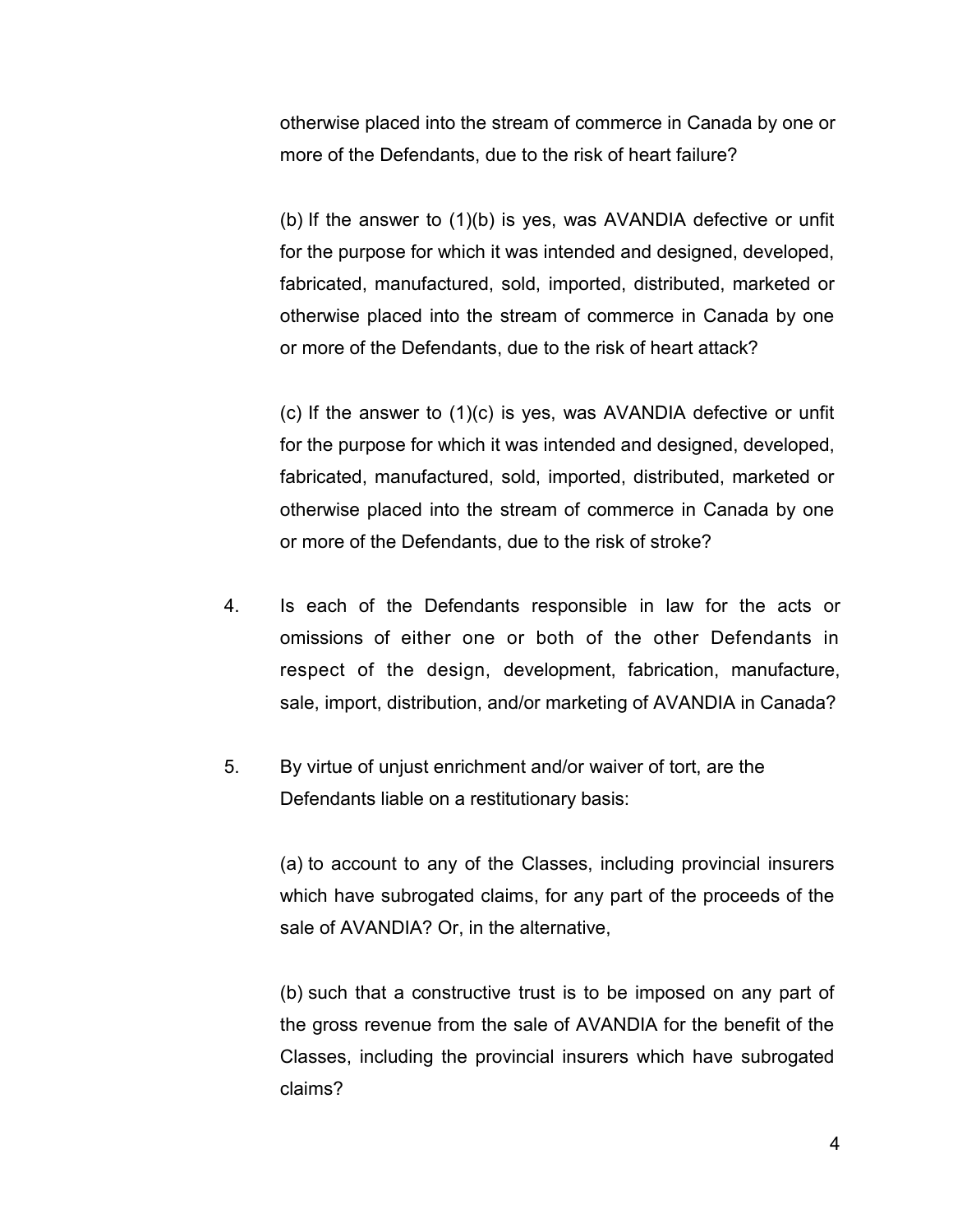- 6. That the Class Members shall be given notice of the certification of this action as a class proceeding, in accordance with the form of the Notice of Certification, attached as Schedule "A" hereto, and in the manner as provided in the Litigation Plan.
- 7. That the Notice of Certification and its distribution satisfy the requirements of s. 22(6) of the *Class Proceedings Act*.
- 8. That the cost of providing the Notice of Certification to the Class Members will be borne by the Plaintiffs, subject to same being awarded to the Plaintiffs as disbursements at the conclusion of the common issues trial if the common issues are established against the Defendants.
- 9. That the Litigation Plan produced by the Plaintiffs is a workable method of advancing the proceeding subject to clarification and amendment if required.
- 10. That a Class Member may opt-out of the class action by sending a completed and signed Opt-Out Form, a copy of which is attached hereto as Schedule "B", to counsel for the Plaintiffs on or before the date to be determined by agreement of counsel and approved by the Court or (in the absence of any agreement of counsel) as directed by the Court.
- 11. That the parties adopt the following schedule for the remaining steps in the action:

(a) Sixty (60) days from the date the Certification Order has been issued by the Court, the Defendants shall deliver their Statements of Defence;

(b) Six (6) months following the delivery of the Statements of Defence and/or Reply, the parties will exchange their Affidavits of Documents;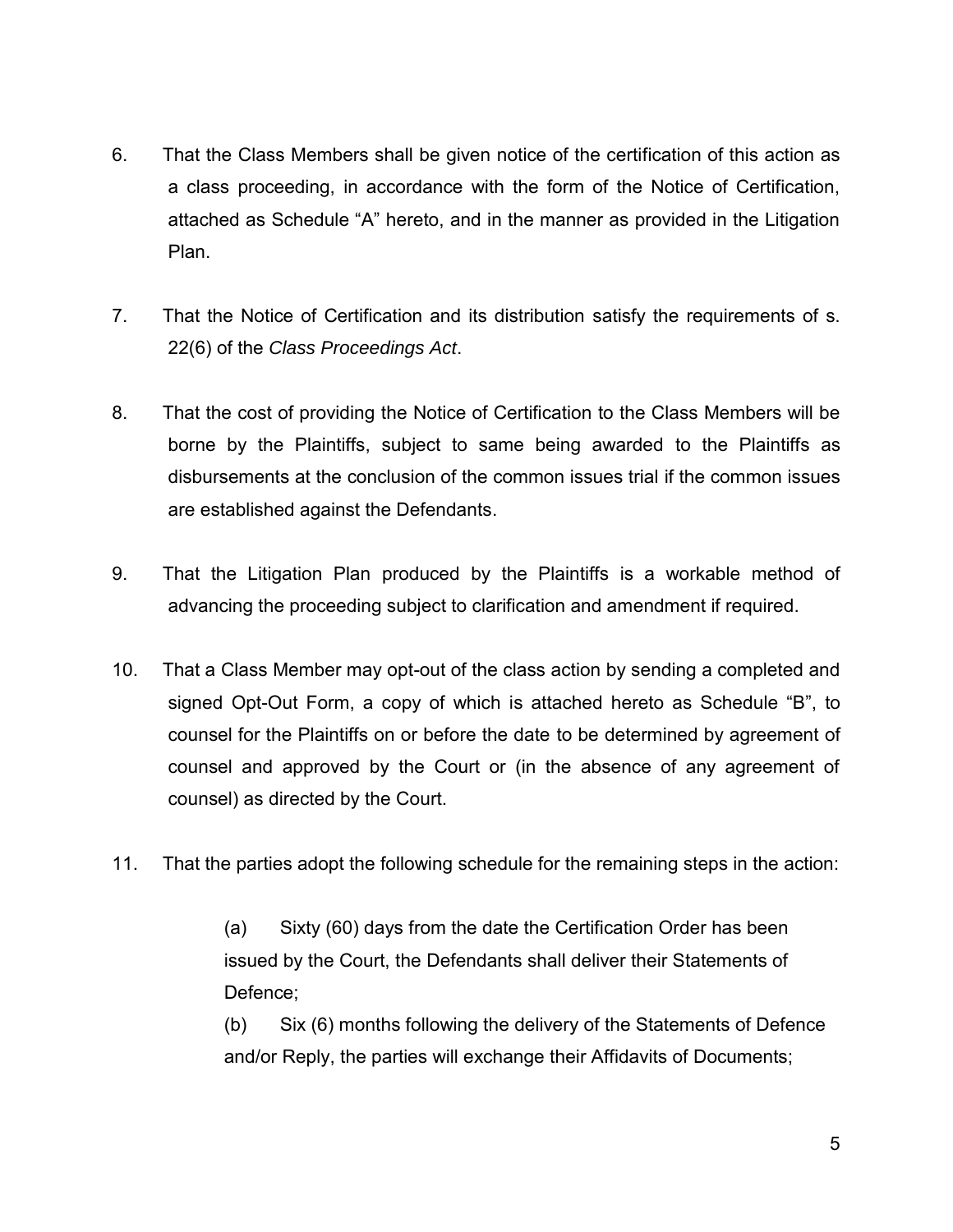(c) Eight (8) months following the exchange of the Affidavits of Documents, the parties will complete their examinations for discovery;

(d) Six (6) months after all undertakings arising out of the examinations for discovery have been concluded, the Plaintiffs will deliver any expert report(s);

(e) Three (3) months after receiving the Plaintiffs' expert report(s), the Defendants will deliver any responding expert report(s); and

(f) The parties will request a Case Management Conference for the purpose of scheduling the common issues trial.

12. That the costs of this certification motion be paid forthwith by the Defendants in an amount agreed to by the parties or, in the absence of any such agreement, in an amount determined by the Court.

Issued December 7

 $.2016.$ 

**Consented to as to form:** 

Raymond F. Wagner, Q.C. **Solicitor for the Plaintiffs Wagners** 1869 Upper Water Street Suite PH301, Pontac House Halifax, NS B3J 1S9

Mary M. Thomson **Solicitor for the Defendants**  Gowling WLG (Canada) LLP 1 First Canadian Place 100 King Street West Suite 1600 Toronto, Ontario M5X 1G5

Prothonotary blepoke!

**SARAH DRYSDALE**  Deputy Prothonotary

COUNTY OF HALIFAX, N.S. I hereby certify that the foregoing document, identified by the seal of the court, is a true copy of the original document on the file herein. **DEC 0 7 2016 Deputy Proth** notar

IN THE SUPREME COURT

**SARAH DRYSDALE**  Deputy Prothonotary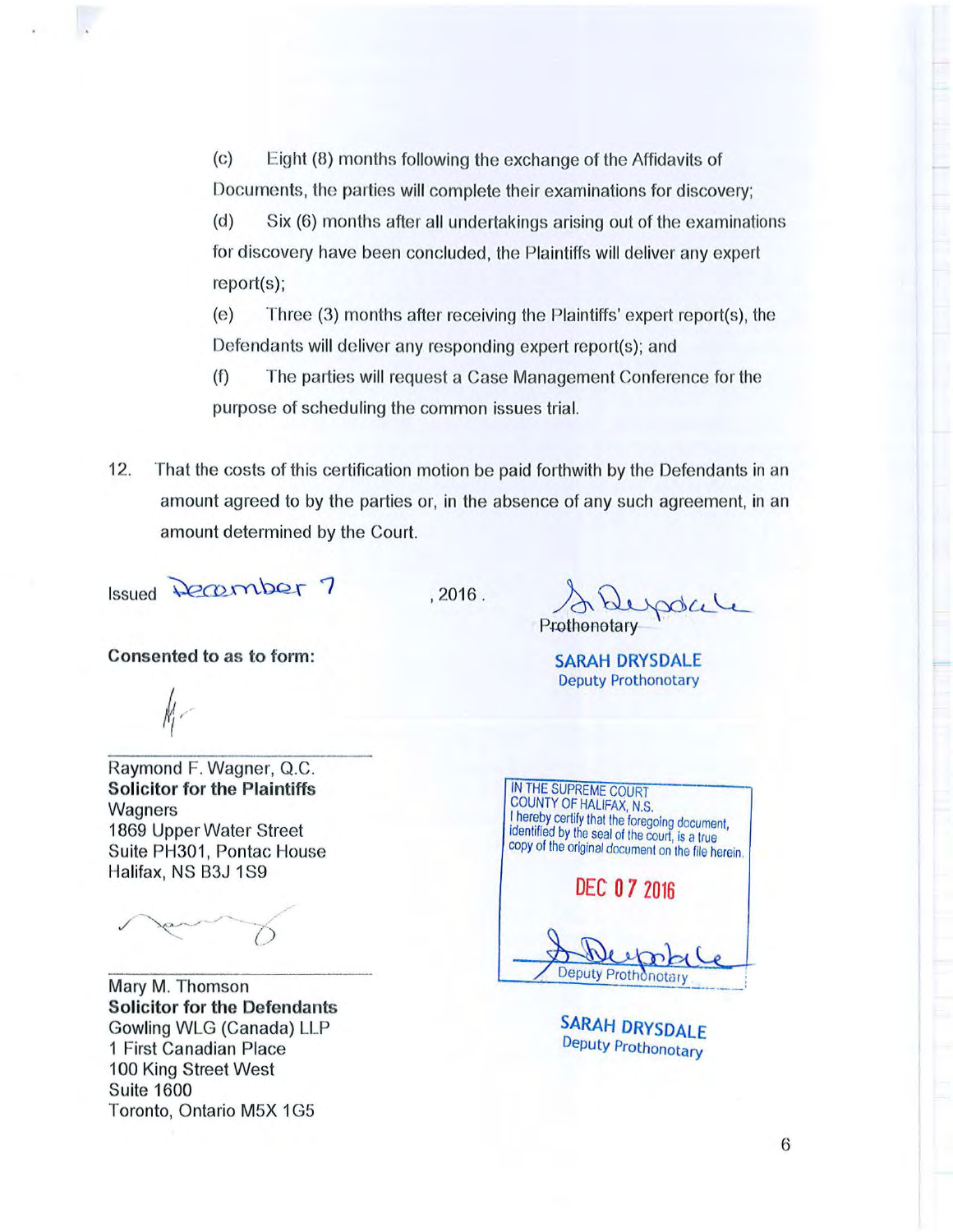# **SCHEDULE "A"**

# **NOTICE OF CERTIFICATION OF THE AVANDIA CLASS ACTION**

# **To: Users of AVANDIA Diabetes Medication**

#### **Notice Of Certification:**

Class Members be advised of a certification of a class action lawsuit regarding the alleged harm caused by the diabetes medication AVANDIA. It is alleged that AVANDIA increases the risk of heart failure, heart attack and/or stroke.

#### **Who is included?**

There are two classes (collectively "Class Members"):

a) All persons in Canada, including their estates, who were prescribed and ingested AVANDIA (the "Primary Class"); and

b) The spouses (including common-law spouses and same-sex spouses), children, grandchildren, parents, grandparents and siblings of deceased members of the Primary Class (the "Family Class").

If you are a Class Member you do not need to do anything at this point to get the benefit of any ruling on the common issues. A judgment on the common issues will bind all Class Members who do not opt-out, whether favourable or adverse to the class.

## **What is the nature of the claims?**

Compensation and/or damages for negligent design, development and testing of AVANDIA, negligent distribution and marketing of AVANDIA, and waiver of tort.

## **What options do Class Members have?**

Class Members may opt-out of the class action by sending an "Opt-Out Form," signed by the Class Member, to class counsel on or before the deadline stipulated in the Opt-Out Form.

## **Class Counsel Compensation:**

The Representative Plaintiffs have entered into a Contingency Fee Agreement with class counsel. Class counsel will apply to the Court at the conclusion of the case to have their legal fees approved. Class counsel will pay for all case expenses incurred in prosecuting the case and if the case is successful, class counsel will apply to the court to be reimbursed for these case expenses. If the case is not successfully settled or tried, class counsel will not be paid or be reimbursed for any expenses.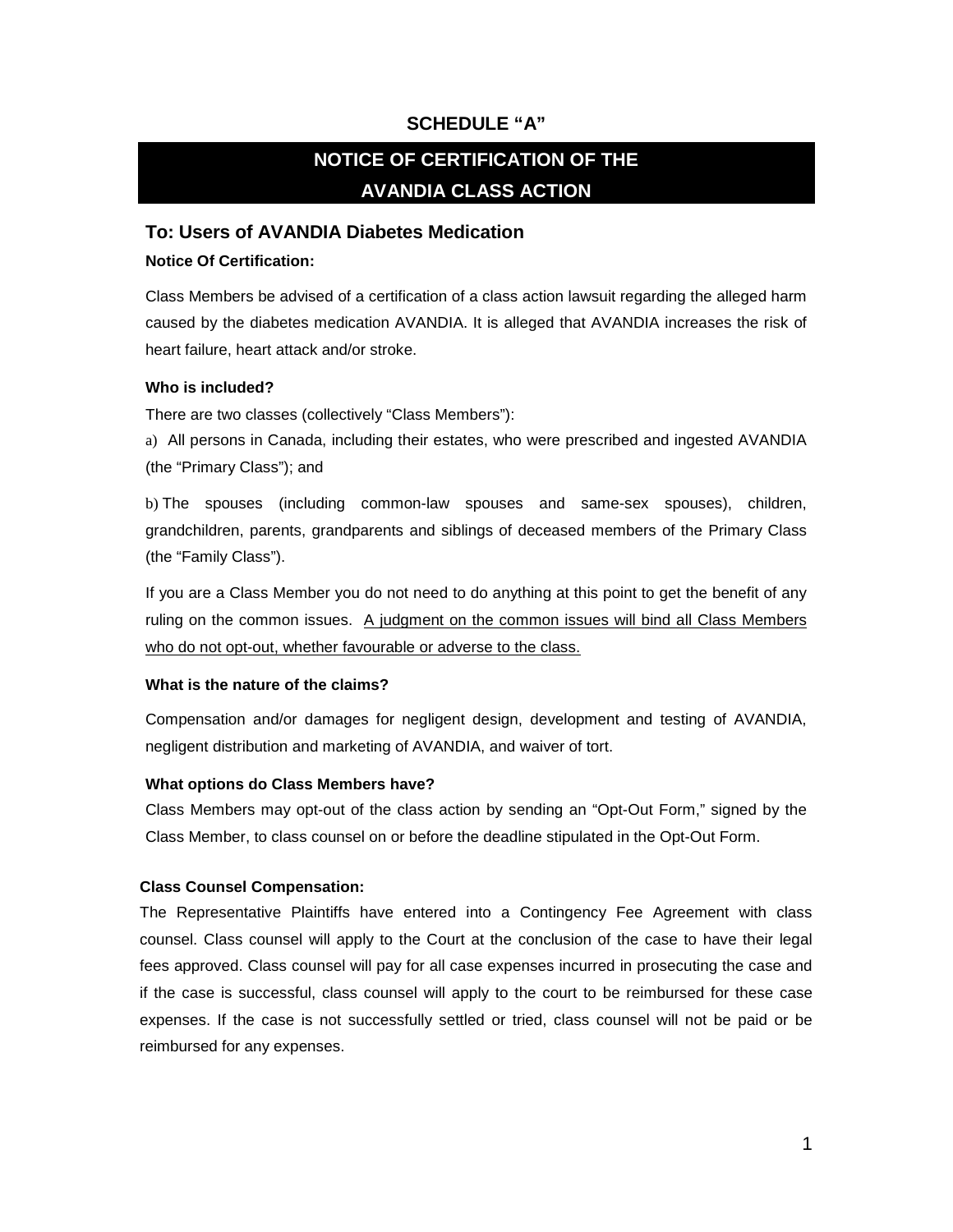**Where can Class Members get more information?** You may contact class counsel for more information.

If you do not want to participate, you must opt out on or before the deadline stipulated in the opt out form. If you opt out you will not be entitled to share in any recovery.

For more information, or to access opt-out forms, visit

[http://www.wagners.co](http://www.wagners.co/) 

or contact class counsel at the address below:

**Wagners** 1869 Upper Water Street Suite PH 301, Pontac House Historic Properties Halifax NS B3J 1S9 Office: 902-425-7330 Toll Free: 1-800-465-8794 Fax: 902-422-1233 [Email: seriousinjury@wagners.co](mailto:seriousinjury@wagners.co) 

#### **Representatives of the Class:**

Albert Carl Sweetland Mary Patricia Addicott-Andrews

c/o Wagners 1869 Upper Water Street Suite PH 301, Pontac House Historic Properties Halifax NS B3J 1S9

This summary notice has been approved by the Supreme Court of Nova Scotia. Do not Contact the Court about this Certification